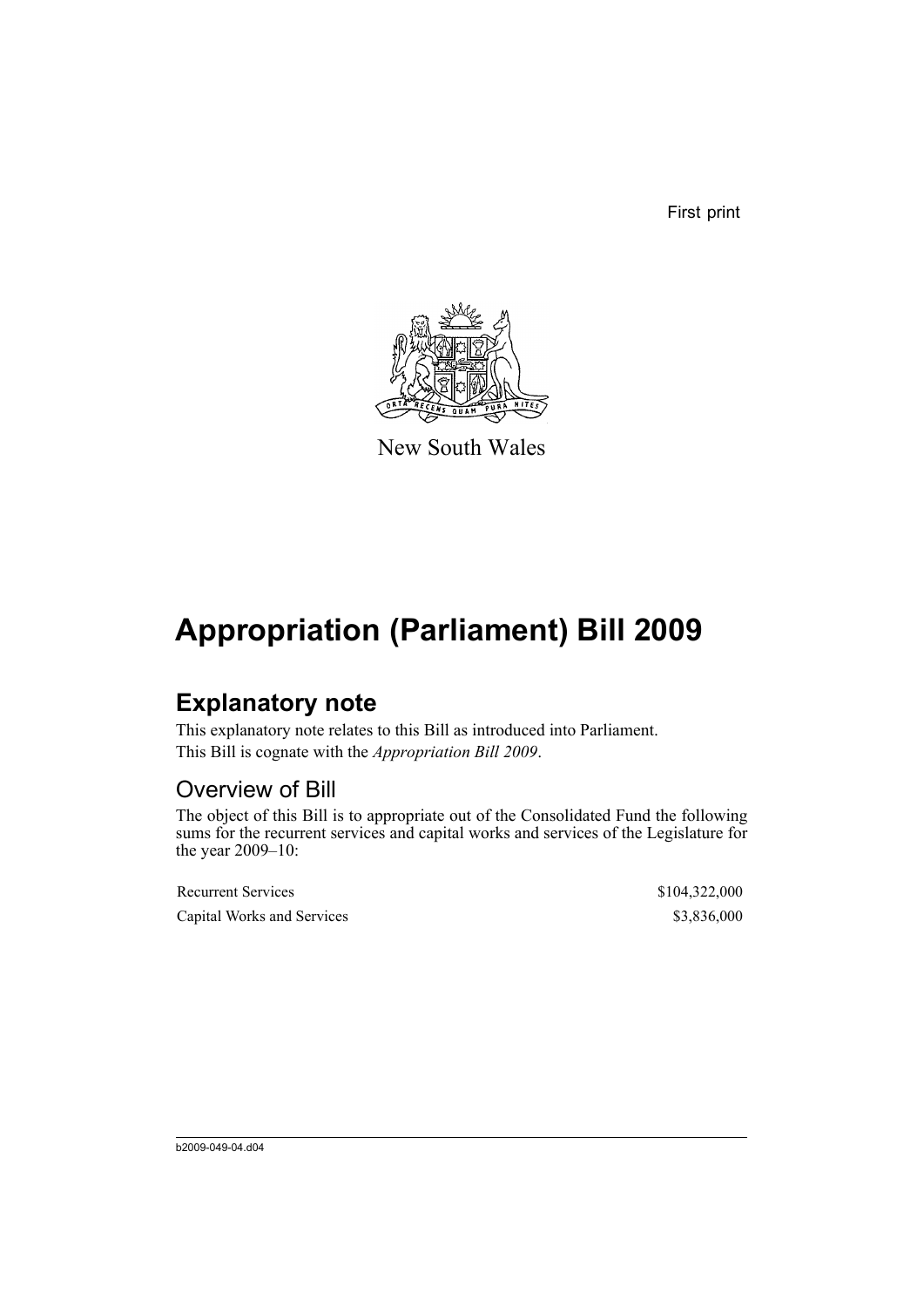#### Appropriation (Parliament) Bill 2009

Explanatory note

The amount appropriated is intended to be applied to the following services/ functions:

|                                      | <b>Recurrent</b><br><b>Services</b> | <b>Capital Works</b><br>and Services |
|--------------------------------------|-------------------------------------|--------------------------------------|
| <b>Chamber and Committee Support</b> | \$13,874,000                        | \$530,000                            |
| Members' Support                     | \$84,981,000                        | \$2,206,000                          |
| <b>Community Access</b>              | \$5,467,000                         | \$1,100,000                          |
| Total                                | \$104,322,000                       | \$3,836,000                          |

### Outline of provisions

**Clause 1** sets out the name (also called the short title) of the proposed Act.

**Clause 2** provides for the commencement of the proposed Act on 1 July 2009.

**Clause 3** provides for interpretation of references to the 2009–10 financial year and other matters of interpretation.

**Clause 4** provides for the appropriation out of the Consolidated Fund, for the recurrent services of the Legislature for the year 2009–10, of the amount of \$104,322,000.

**Clause 5** provides for the appropriation out of the Consolidated Fund, for the capital works and services of the Legislature for the year 2009–10, of the amount of \$3,836,000.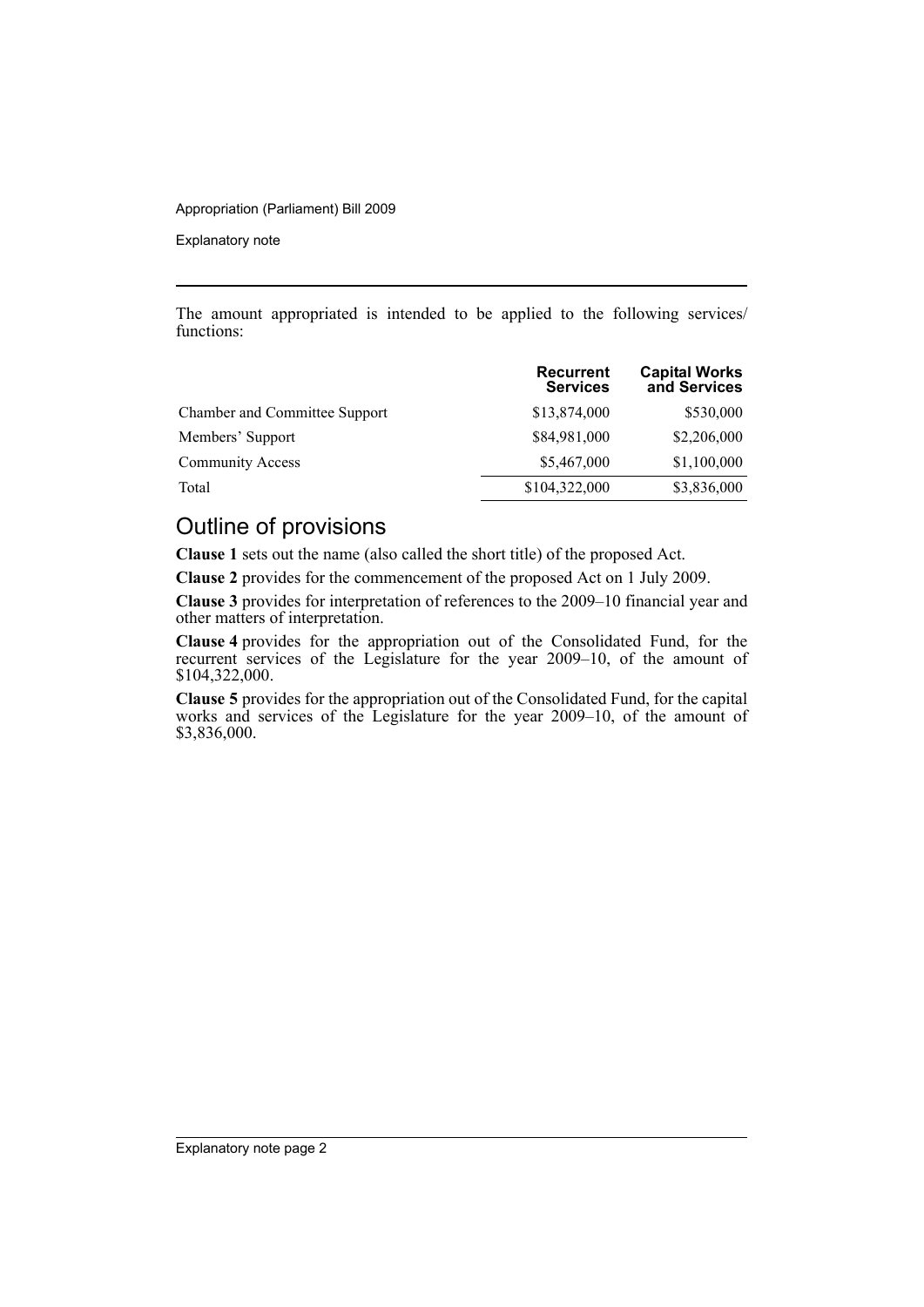First print



New South Wales

# **Appropriation (Parliament) Bill 2009**

### **Contents**

|   |                                              | Page |
|---|----------------------------------------------|------|
|   | Name of Act                                  |      |
|   | Commencement                                 |      |
| 3 | Interpretation                               |      |
|   | Appropriation for recurrent services         |      |
| 5 | Appropriation for capital works and services |      |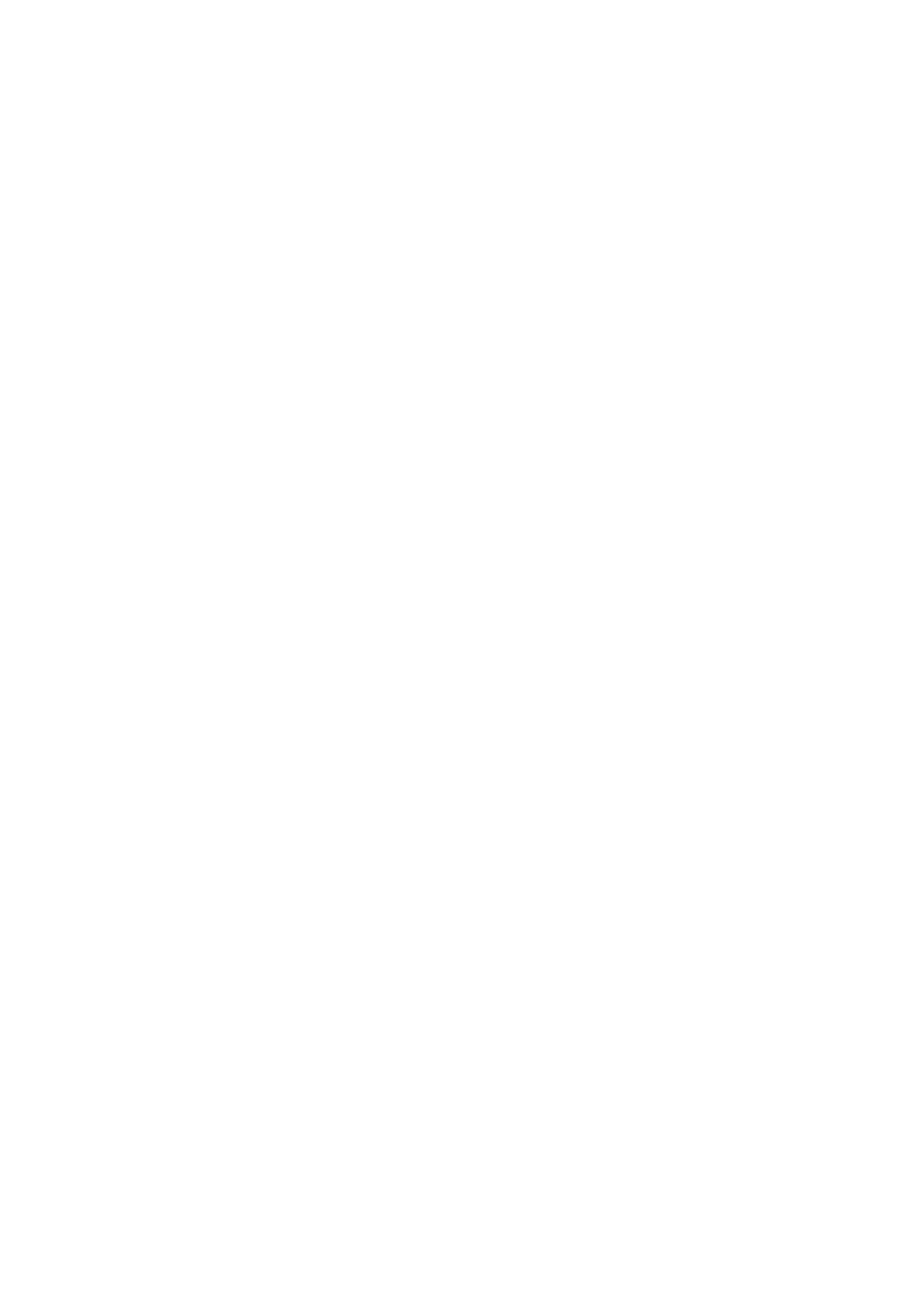

New South Wales

# **Appropriation (Parliament) Bill 2009**

No , 2009

#### **A Bill for**

An Act to appropriate out of the Consolidated Fund sums for the recurrent services and capital works and services of the Legislature for the year 2009–10.